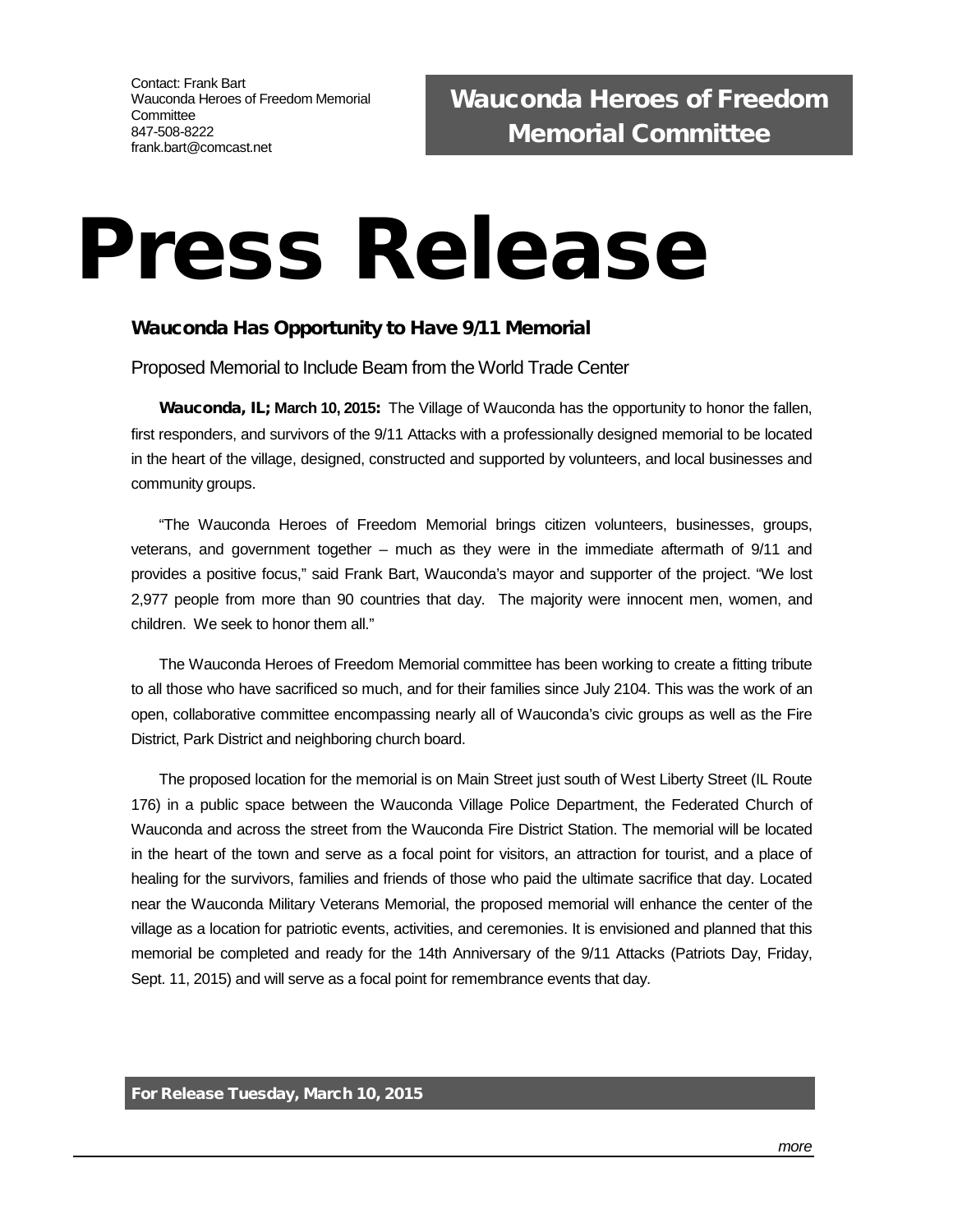Page 2 Wauconda Has Opportunity to Have 9/11 Memorial

"Our goals are to create a lasting tribute for those who have sacrificed so much on September 11, 2001 and their families and for those who fought the wars that followed and their families," said Bart. "May we always remember their sacrifices."

The components of the proposed memorial encompass the aspects of September 11, 2001 and the days, weeks, months, and years that followed. Overall the memorial faces east - oriented towards New York City, Washington DC, and Shanksville, PA - the locations where so many perished that day.

Visitors approach the memorial facing the west and first see the 19 foot tall beam – recovered from the interior of the 91st floor of World Trade Center building 2 – which is set in a Pentagon-shaped base.

This beam is reaching towards as if beseeching the sky, evocative of the prayers of so many that day. It also stands as a resilient, silent sentinel to remind visitors of those – the Survivors, First Responders, and the Military – who stepped forward to meet the challenge and help others. The single I-beam artifact is from the 91<sup>st</sup> Floor of the North World Trade Center building. Its two external facings, each representing one of the Twin Tower which stood, and later fell on that same day. The beam will be coated with materials to protect it from the elements.

Beneath and supporting the beam is a Pentagon-shaped base, with the apex of the eastern corner positioned towards the entrance of the memorial area and pointing east. The Beam and Pentagon part of the overall memorial are center on a 24-foot round concrete pad, representing the world, a reminder that this was not an attack on America, but the world.

Evenly spaced on the north and south sides of the circle are four cast benches, one for each of the planes hijacked for the attacks. On the north (right side as one enters the memorial) the benches will be in honor of:

• American Airlines Flight 11: a Boeing 767 aircraft, departed Boston's Logan Airport at 7:59 a.m. en route to Los Angeles with a crew of 11 and 76 passengers. The hijackers flew the plane into the North Tower of the World Trade Center at 8:46 a.m.

• United Airlines Flight 175: a Boeing 767 aircraft, departed Logan Airport at 8:14 a.m. en route to Los Angeles with a crew of nine and 51 passengers, not including five hijackers. The hijackers flew the plane into the South Tower of the World Trade Center at 9:03 a.m.

On the south (left side as one enters the memorial) the benches will be:

• American Airlines Flight 77: a Boeing 757 aircraft, departed Washington Dulles International Airport in Virginia at 8:20 a.m. en route to Los Angeles with a crew of six and 53 passengers, not including five hijackers. The hijackers flew the plane into the Pentagon at 9:37 a.m.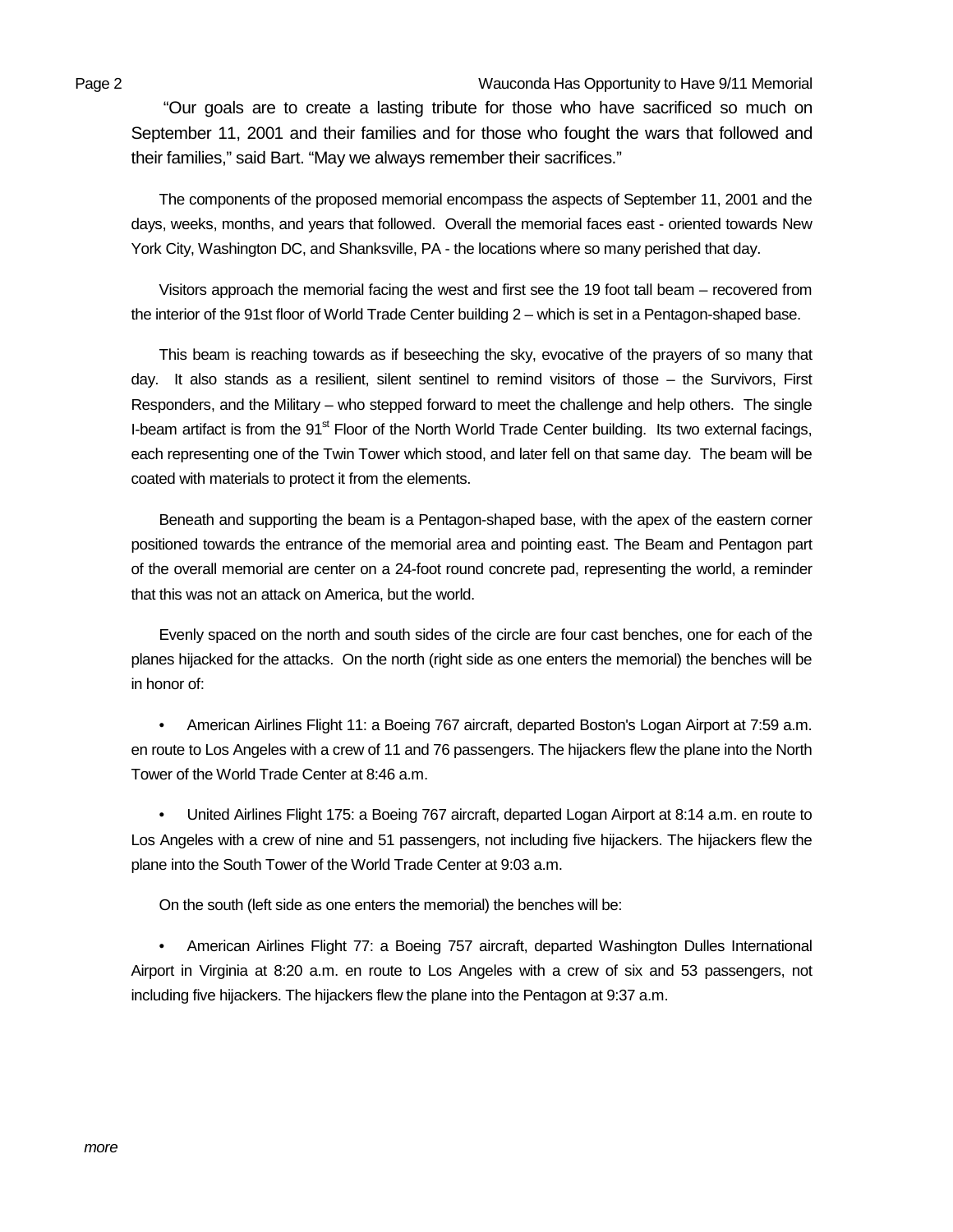• United Airlines Flight 93: a Boeing 757 aircraft, departed Newark International Airport at 8:42 a.m. en route to San Francisco, with a crew of seven and 33 passengers, not including four hijackers. As passengers attempted to subdue the hijackers, the aircraft crashed into the ground near Shanksville, Pennsylvania, at 10:03 a.m.

On the western side of the memorial there will be a 12 foot long, 5 foot high arched remembrance wall with a symmetrically arched raised planter in front of it. The raised planter will contain earth recovered from the Shanksville site, and will be a living memorial to those who stood and resisted the hijackers.

The Heroes of Freedom non-profit joined with Wauconda's civic, community, veterans' groups, and other beginning in July 2014 to discuss this project and plan for the Memorial. The Wauconda effort is a part of a larger non-profit Heroes of Freedom group, a non-partisan, non-profit group lead by Gold Star Father Kirk Morris of Gurnee. The non-profit is registered and in good standing with federal and state agencies, and has a strong history and background in supporting military personnel and veterans. Morris, whose son Geoffrey died in Fallujah, Iraq in 2004, has been a leading advocate and supporter of military and veteran-centric events in the northeastern Illinois area for over 10 years. Morris took the pain and tragedy of his son's death and channeled it into positive events for veterans, which include events, programs, and the annual PFC Geoffrey Morris Memorial Fishing Tournament (www.gsmtournament.com). The annual fishing tournament is held one weekend after Father's Day on Lake Michigan and includes a free day of sport fishing for wounded and disabled veterans.

Once completed, the intent is to gift the memorial to the Village of Wauconda.

The approach the Heroes of Freedom Memorial Committee chose was to establish a strong base for this project of three sequential components:

First – get the overall thematic of the memorial accepted by the Wauconda Village Board, which is includes the architectural proposal presented on to the Trustees in a public meeting on Tuesday, March 3, 2015. Included in the proposal is a physical model showing how the memorial will look, which is on display in the Wauconda Village Hall until the next Village Board Meeting on Tuesday, March 17, 2015.

Second – to get the Village Trustees to accept the Artifact Display Agreement regarding the World Trade Center Beam. That agreement clearly outlines the responsibilities of all parties, specifies the location, design and provides for repair and maintenance costs.

Third – Once the first two components are approved and completed, Wauconda businesses, groups, veteran organizations, prominent citizens, and elected officials that they are committed to making this happen at no cost to the taxpayers of Wauconda. The committee has fundraising planned and will ensure this is a well-funded and financially stable project, with an endowment account to ensure the proper maintenance and upkeep of the memorial.